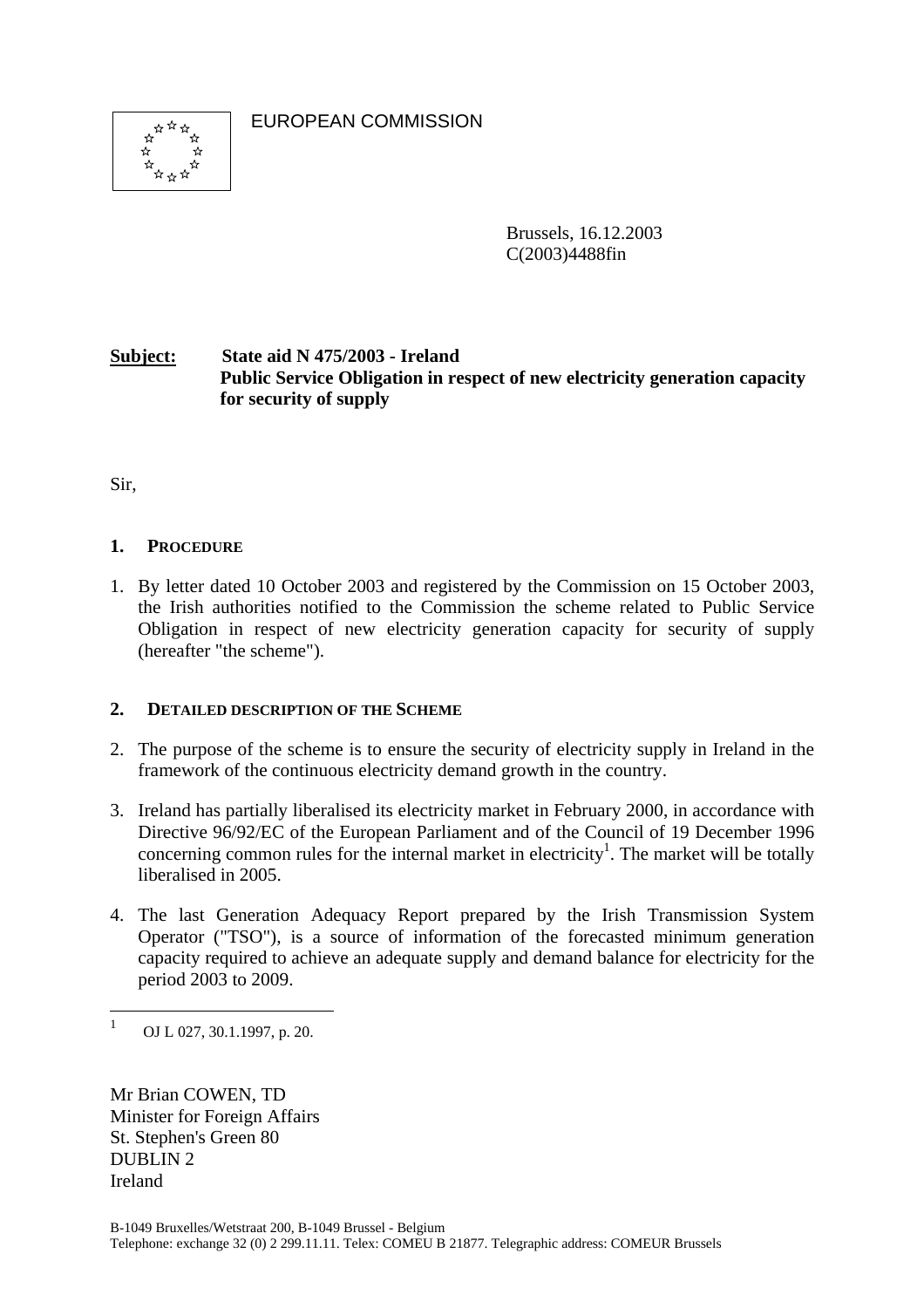- 5. In the aforementioned Report, TSO demonstrated that the Irish market would be faced with an important capacity shortfall from 2005 onwards. TSO pointed that a need for capacity will require 300 MW of additional plant installed by 2005, followed by 250 MW in 2007 and 150 MW in 2009. The estimated shortfall as of 2007 -550 MW-, is equivalent to about 10% of the currently installed capacity in the Republic of Ireland.
- 6. In response to the long-term capacity deficit and after consultations with industry, the Commission for Energy Regulation ("the CER") decided to launch a process aimed at facilitating the entry of 531 MW of new capacity to the national market at the earliest possible date.
- 7. In this effect, it was decided that up to ten years long Capacity and Differences Agreements (CADA) would be granted to generators that would undertake the construction of this new generation capacity.
- 8. The mechanism of the proposed CADA reflects the new, fully liberalised electricity market structure, in which all the electricity is sold and bought from the centralised "mandatory", so-called Pool Market, which provides a ready power market for all buyers and sellers with a transparent spot market price based on supply and demand.
- 9. The CADA provide that :
	- Generators receive so-called capacity payments based on their capacity availability. These payments are period weighted to ensure an appropriate signal is provided regarding the value of being available at different times of the day/week/month.
	- Where the Pool price is superior to a price defined by the CADA as the "Strike price", then the generators must reimburse the difference between what they earned by selling the electricity to the Pool at Pool price and what they would have earned should the Pool price have been equal to the Strike price. The Strike Price is based on the short run marginal cost of a new combined cycle gas turbine (CCGT), i.e. the most efficient new plant.
	- Generators are entitled to the CADA for at most ten years. However, they may exit the contract at any time they wish.
- 10. It must be noted that the CADA do not imply that generators have to sell their electricity to a specific supplier. On the opposite, all electricity generated by CADA entitled generators is sold to and bought from the pool exactly like any other electricity. The CADA is a purely financial instrument, and in no way a product delivery contract.
- 11. In practise, the CADA financial instruments will be at present handled by the public electricity supply branch of the Electricity Supply Board ("ESB-PES"). ESB-PES was chosen as a last resort, as no supplier had expressed interest in handling these agreements. The CER however retains the power to transfer this handling charge to any other operator in the future.
- 12. ESB-PES handling the CADA means that it will be signing them with the CADA entitled generators, and that, as a party to these agreements, it will be paying the capacity payments and receiving the reimbursements from the generators, if any.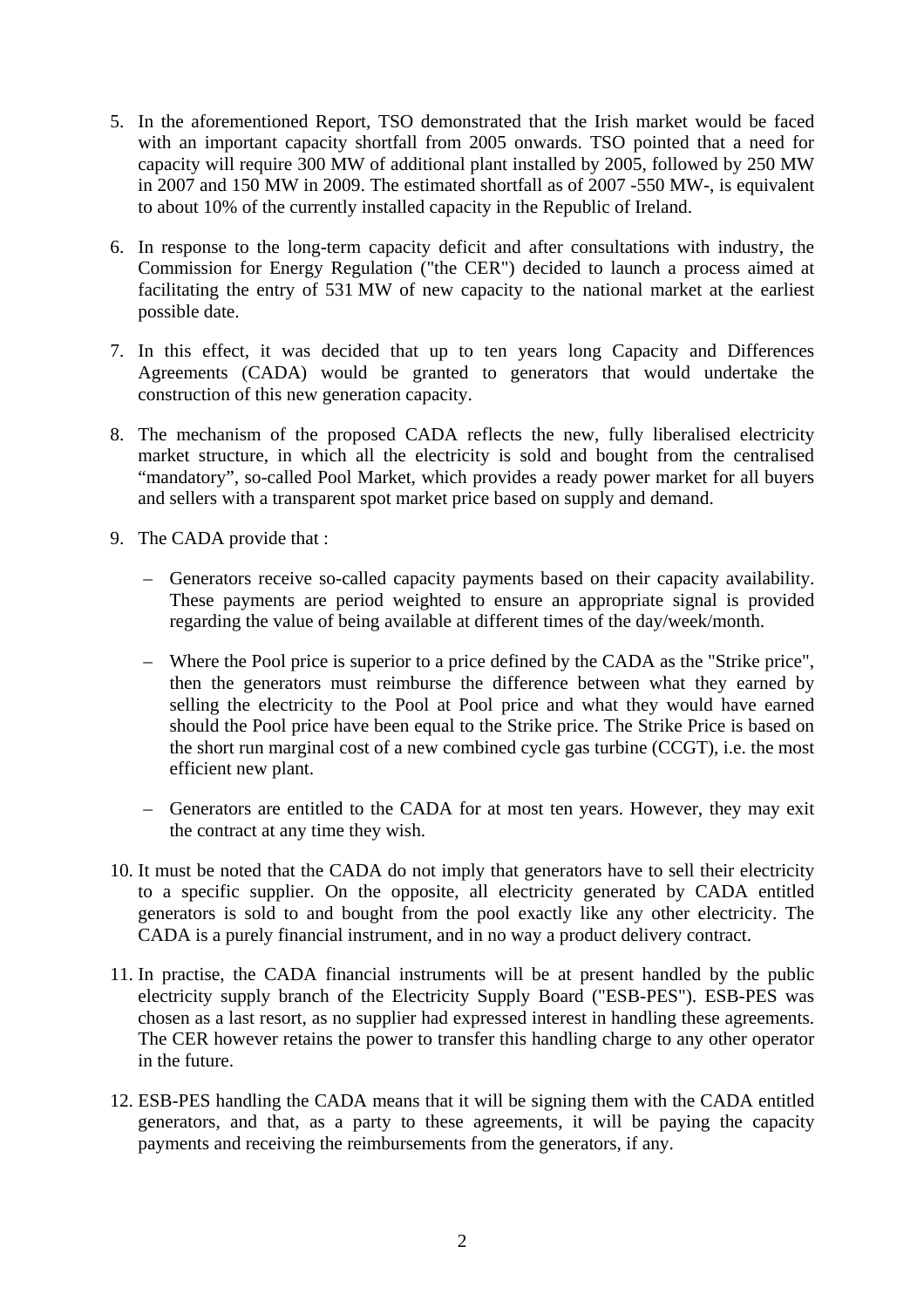- 13. As noted above, this does not entitle ESB-PES to any specific right on the electricity generated by the CADA entitled generators.
- 14. ESB-PES will be compensated for the difference between the capacity payments and the reimbursements. The funds needed for this compensation will be raised via a levy that will be imposed on electricity consumers, and which will be based on their subscribed connection power, just as the levies put in place in relation to peat and renewable electricity generation that were previously notified to the Commission and approved by it<sup>2</sup>. The amount of the compensations to be paid as well as the proceeds of the levy will be approved and monitored by the CER.
- 15. ESB-PES does not get any compensation from the State else that the strict compensation of its losses, as described above. In particular, it does not receive any profit margin associated to this activity.
- 16. The CER organised a competition process in order to select the operators of the new CADA supported plants. The competition is basically a bidding process, whereby the CADA support is allowed to the bidders that offer the best (in this case, cheapest) conditions for capacity payments. ESB was excluded from the competition, in particular in order to facilitate new entries in the Irish market.
- 17. The competition attracted much interest, with as much as seven potential bidders. The winner(s) should be announced on December 2003, in order to aim for the entry into service of the first plants in 2006.

### **3. ASSESSMENT**

18. The Commission has analysed the existence of State aid within the meaning of Article 87(1) of the EC Treaty both at the electricity generators' level and ESB-PES' level.

## **3.1. Concerning the existence of State aid to the electricity generators**

19. The Commission notes that in its Judgement of 24 July 2003, in case  $C-280/00^3$  (hereafter "the Altmark Judgement"), the Court held that:

" (…) w*here a State measure must be regarded as compensation for the services provided by the recipient undertakings in order to discharge public service obligations, so that those undertakings do not enjoy a real financial advantage and the measure thus does not have the effect of putting them in a more favourable competitive position than the undertakings competing with them, such a measure is not caught by Article 92(1) of the Treaty".* 

 $\frac{1}{2}$  Commission decisions on State aid Cases N 6/A/2001 – Ireland – Public Service obligations imposed on the Electricity Supply Board with respect to the generation of electricity out of peat (*OJ C 77, 28.3.2002, p. 26*); N 553/01 – Ireland – Aid to promote renewable energy resources in Ireland (*OJ C 45, 19.2.2002, p. 2*); and N 826/01 – Ireland – Alternative Energy Requirements I to IV (*OJ C 59, 6.3.2002, p. 25*).

<sup>3</sup> Judgement of the Court of 24.07.2003 in case C-280/00, *Altmark trans Gmbh, Regierungsprasidium Magdeburg and Nahverkehrsgesellschaft Altmark Gmbh*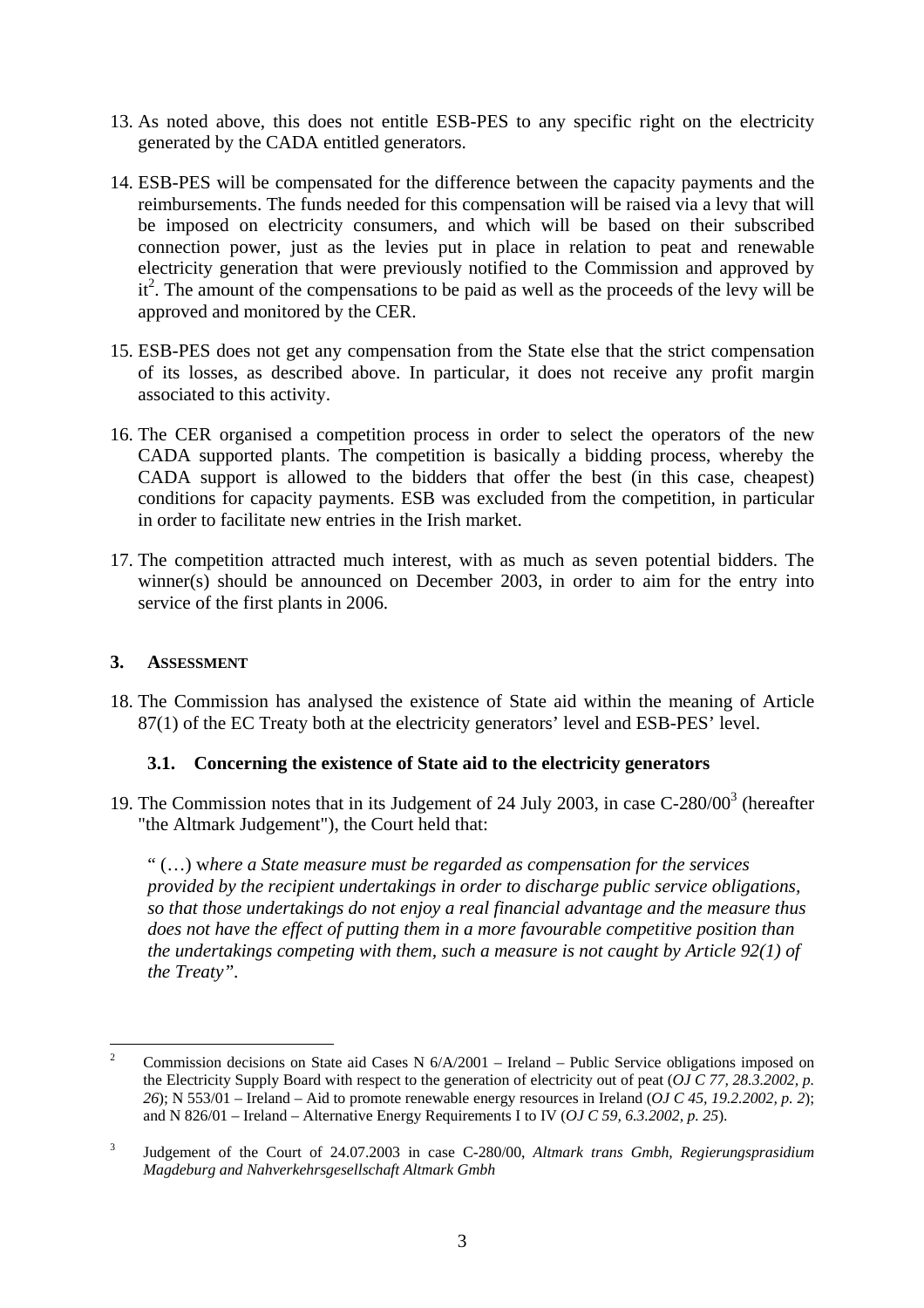- 20. The Court lies down four cumulative conditions that must be satisfied for a compensation to escape qualification as State aid within the meaning of Article 87(1) of the EC Treaty. The Commission has analysed the effect of the scheme on generators in light of each of each of these four conditions.
- 21. **First condition:** "*the recipient undertaking is actually required to discharge public service obligations and those obligations have been clearly defined*".
- 22. The Commission considers that the measures undertaken by the Irish authorities in order to ensure an adequate security of supply must be understood as an imposing on generators an obligation of general economic interest which consist in bringing to the Irish electricity grid new electricity reserve generation capacity in order to be sure to be able to meet the electricity demand in the future at any time of the year, including in peak periods.
- 23. In this respect, the Commission takes note of the following:
- 24. Directive 2003/54/EC of the European Parliament and of the Council of 26 June 2003 concerning common rules for the internal market in electricity and repealing Directive  $96/92/EC<sup>4</sup>$  makes clear and explicit reference to the fact that Member States may impose services of general economic interest in relation to security of electricity supply.
- 25. Its preamble states that (Recital 23) "*in the interest of security of supply, the supply/demand balance in individual Member States should be monitored (…). Such monitoring should be carried out sufficiently early to enable appropriate measures to be taken if security of supply is compromised".* It notes further on that (Recital 26) "*The respect of the public service requirements is a fundamental requirement of this Directive (…)".*
- 26. Furthermore, paragraph 2 of its Article 3 states that "*Member States may impose on undertakings operating in the electricity sector, in the general economic interest, public service obligations which may relate to security, including security of supply (…)".*
- 27. Besides, the Commission has recently expressed concerns as regards security of supply within the European Union in view of the recent crisis, particularly in Italy<sup>5</sup>. In this context, the Commission emphasised the necessity of new capacity in the future and presented some new ideas comprising among others the proposal of a new directive on security of supply in the electricity market.
- 28. To end with, the Commission notes that electricity is a product that is vital for the economy and even for the everyday life of European citizens. Electricity breakdowns have huge, sometimes life threatening, impact. Ensuring that no such breakdown occurs even in peak demand periods and under all weather conditions is therefore clearly necessary for the public interest.

 $\frac{1}{4}$ OJ L 176, 15.07.2003, p. 37.

<sup>5</sup> *La coupure d'électricité en Italie*, Note d'information de Mme de Palacio. SEC(2003) 1079.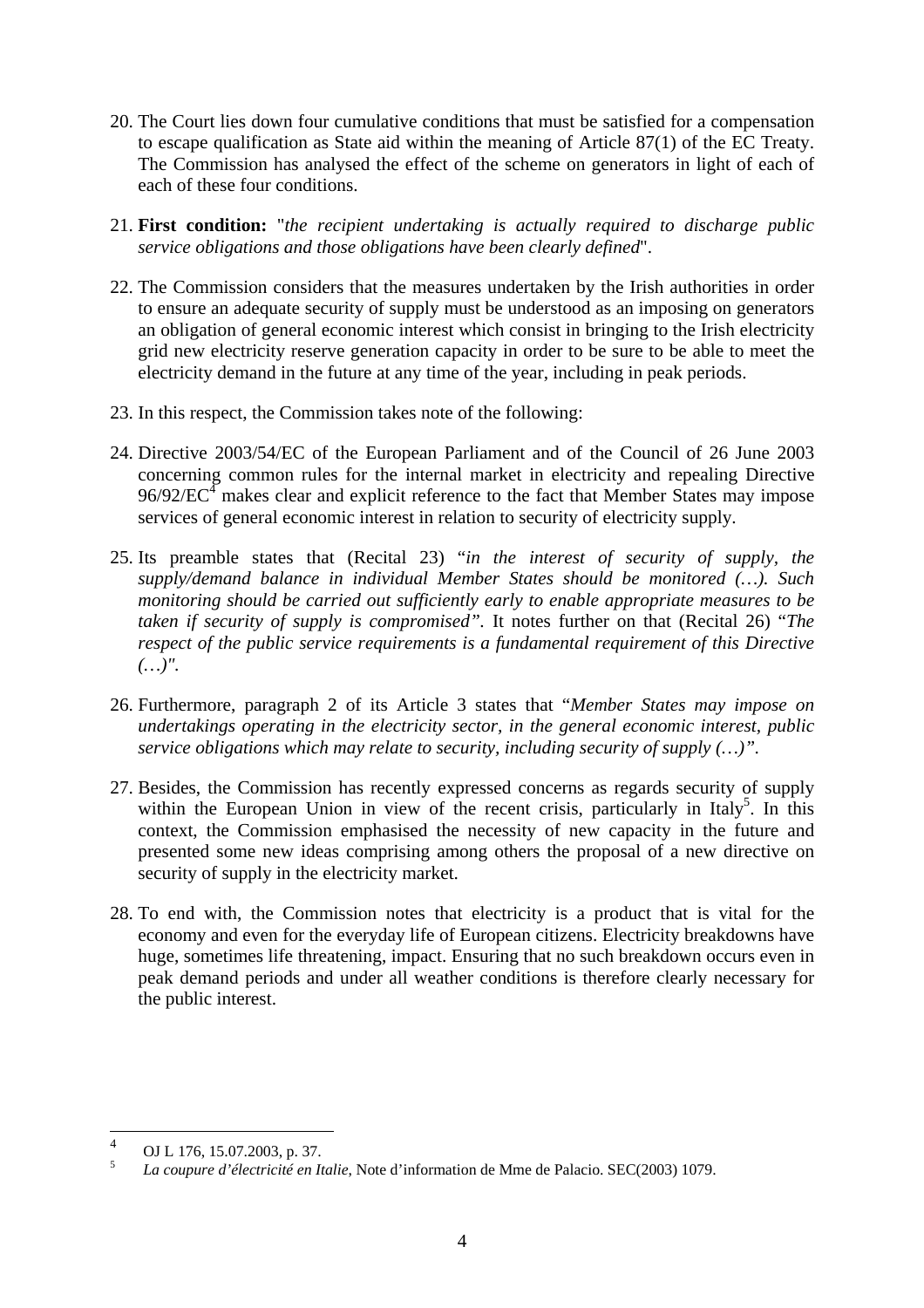- 29. In view of the above, the Commission considers that ensuring security of supply can be considered as a legitimate objective of general economic interest..
- 30. However, this legitimate objective can be achieved by different means, whose impact on competition and trade between Member States may be very different.
- 31. The first priority should normally be to ensure that policies are in place to control growth in demand. Such an approach is cheaper, works faster and is in line with the commitments of the European Union relating to emissions of greenhouse gases. It is only one these avenues have been exploited that Member States should look to measures on the supply side.
- 32. In many cases, security of supply can be guaranteed by simply developing new interconnection infrastructure between Member States or by increasing the capacity of the existing interconnections. This solution would generally be more rational since it allows the correct functioning of the internal market, reduces market distortions and gives to the Member States the possibility to share reserve capacity. For the same reason this approach would generally reduce the need of reserve capacity at the level of each individual Member State.
- 33. Interconnections between Member States are a particular priority in order to allow for a higher level of competition between existing companies. Without additional interconnectors the principles of market opening may become meaningless as companies consolidate their position in particular regions of the European Union and the market becomes segmented. This was recognised in the conclusions of the Barcelona summit in March 2002 where, in response to the Commission's Communication on European Energy Infrastructure, COM (2001)775, Heads of State and Governments endorsed the idea of a target for electricity interconnection equivalent to 10% of installed generation capacity. Investment in transmission networks is also needed to ensure that the network can cope with additional demand without European citizens and businesses falling victim to frequent interruptions in supply or blackouts.
- 34. However, the Commission recognizes that the specific geographical situation of some Member States would not allow to meet security of supply shortfalls via the increase of interconnectors in an economically rational way.
- 35. In such cases, it is the Commission's view that meeting security of supply via the setting up of sufficient reserve capacity generation can be considered in itself as a service of general economic interest, to the extent that:
	- A clear distinction is made between "normal" capacity and "reserve" capacity generation. The former being the capacity that the market would spontaneously provide to cover expected demand (or expected increases of demand) under normal market and regulatory conditions. Indeed, in a liberalised market, as with other products, private investors are expected to ensure that sufficient capacity is available to meet demand. In general terms, the price mechanism is the way that this is expected to be achieved in the competitive market. As prices rise investment will become viable and either more capacity will come on stream, or demand will be constrained. A transparent and reliable price mechanism for wholesale electricity is sufficient in this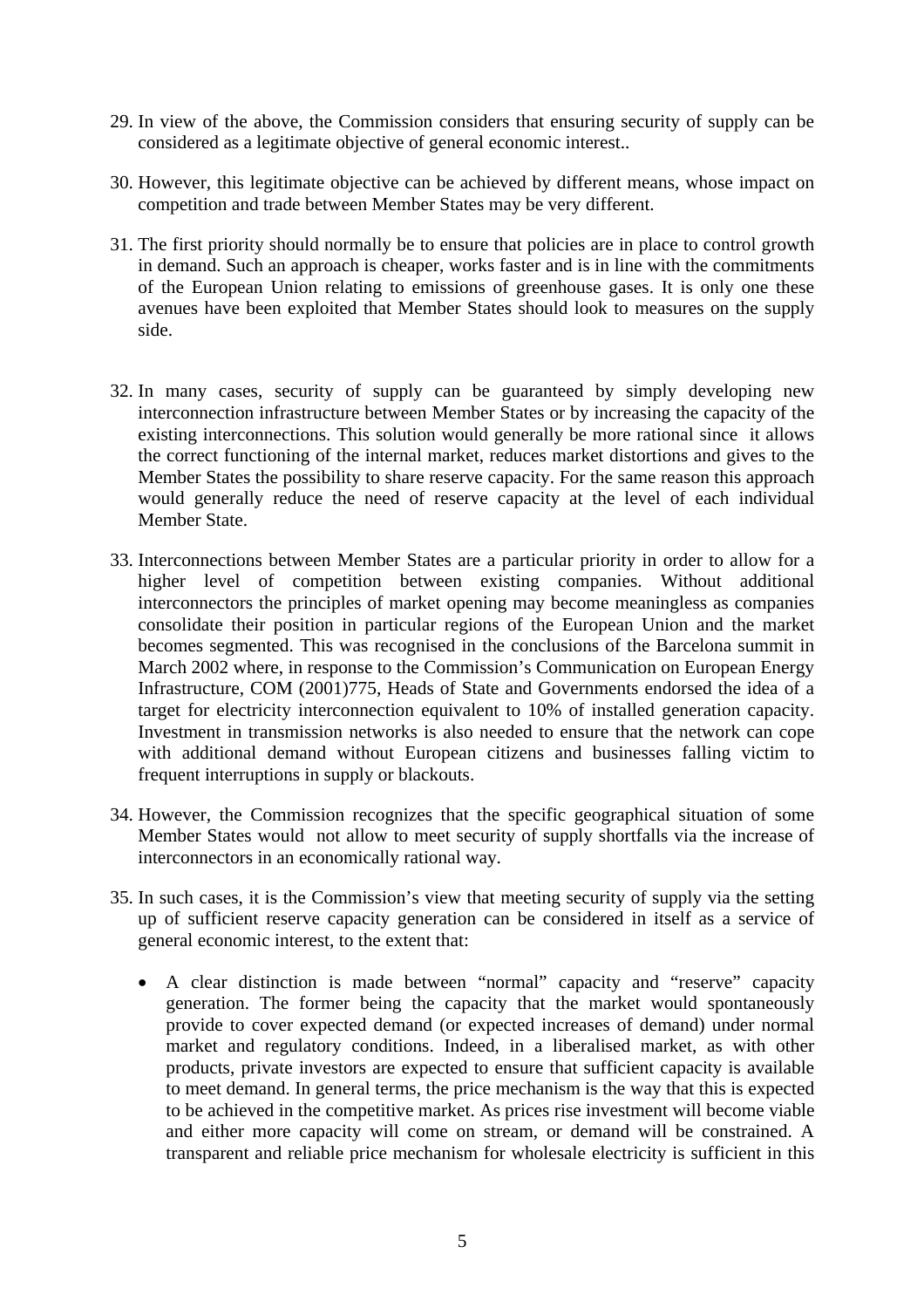respect. The provision of (or the increase of) normal capacity generation cannot be considered a Service of General Economic Interest.

- The "reserve" capacity is the additional capacity that would not be spontaneously provided by normal market forces but is considered necessary in order to meet peaks of demand. One may indeed wonder whether investors are prepared to invest in peaking capacity to cover the very highest periods of demand or incidents where a large proportion of other generation is not available. It is arguable that such investment might not occur because such events are infrequent and their occurrence is unpredictable. Accordingly there may be a case for governments to provide further measures, in addition to market mechanisms, to ensure adequate capacity is available. This may be achieved through a combination of setting targets for the level of reserve capacity or equivalent measures, for instance on the demand side, and by taking measures to ensure these targets are met, either through incentives or obligations on electricity undertakings. In cases where part of the foreseen reserve capacity shortfall only would not be met by market forces alone, only the part that would not be met should be the object of a service of general economic interest.
- The need for new reserve capacity is clearly and quantitatively demonstrated;
- It does not exceed reasonable standards of capacity reserve;
- Provisions have been made to manage demand and to enable the use of existing interconnectors to mitigate part of the capacity shortfall if possible;
- 36. In the present case, the Commission takes note of the following points:
- 37. Firstly, in view of its particular geographical position, Ireland cannot only rely on interconnectors to mitigate capacity shortfalls in medium term. Indeed, the only economically possible prospect for interconnection between Ireland and the rest of the Union in medium term is interconnection with the United Kingdom via Northern Ireland. Now Northern Ireland is itself not in overcapacity, and is relying on its interconnector with Scotland.
- 38. Secondly, the Irish authorities have distinguished between "normal" capacity and "reserve" capacity generation and have brought sufficient evidence that there is indeed a need for urgent reserve capacity increase in the Irish network in order to ensure security of supply. The Irish authorities also brought convincing evidence of their efforts to manage demand and as to the quantification of the electricity supply shortfall, which leads to the necessity to build new plants.
- 39. The urgent need for the 531 MW capacity to be supported is clearly and objectively establish by the TSO General Adequacy Report 2003-2009. This report uses in particular internationally recognised methods to quantify the need for capacity reserve, based on lost of load expectation. These methods aim at ensuring that the average total disconnection for a customer does not exceed certain duration per year. Ireland uses a standard value of 8 hours per year for lost of load expectation.
- 40. Section 5 of the Report outlines the capacity shortfall under various scenarios. The base scenarios are driven by three different demand growth scenarios, making a total of 9 possibilities. It is apparent from all scenarios that capacity shortfall will indeed occur if no action is taken. In its conclusion, the TSO states that the system could be brought within standard with an extra 300 MW in 2004, followed by 250 MW in 2007 and 150 MW in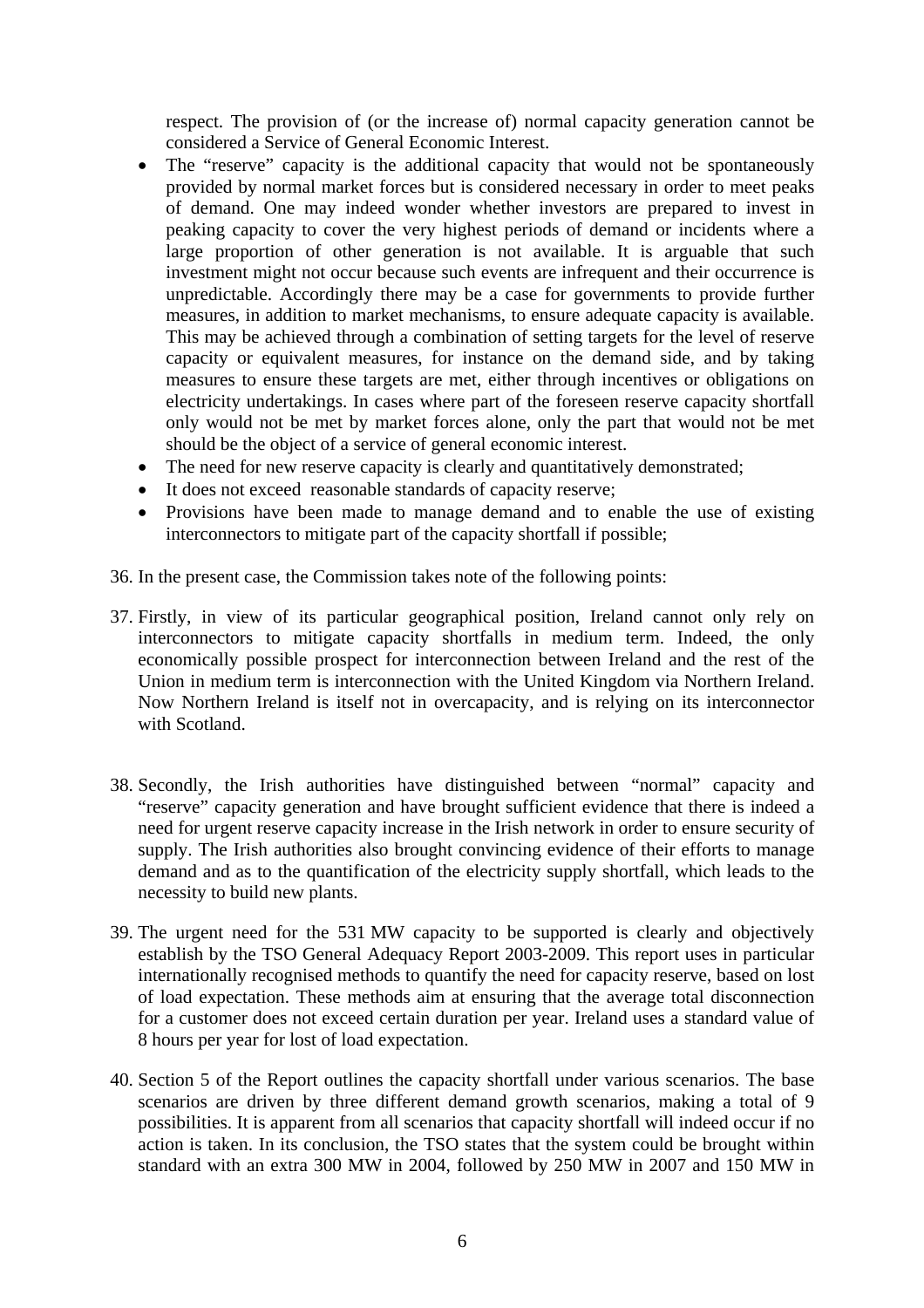2009. However, under the worst scenario of high growth and low availability, the plant requirement would be even larger.

- 41. The 531 MW to be built under the scheme by 2007 are therefore the minimum amount necessary to ensure security of supply.
- 42. Thirdly, a 531 MW capacity represents about 10% of the forecasted average peak demand in Ireland. This margin seems reasonable in view of the characteristics of the Irish market.
- 43. Fourthly, the tender organized by the Irish authorities for the selection of the new capacity operators allows competitors the plants of which are based outside Ireland to compete, to the extent that they can prove that they are or will be physically in a position to actually provide electricity to Ireland via interconnectors. The Commission notes that one of the bidders is actually planning to build its plant in Northern Ireland in the United Kingdom and to use the interconnector with the Ireland for this purpose.
- 44. Fifthly, the very structure of the CADA that will be awarded to the generators that will be selected to build the capacity provides that these generators will have to reimburse the difference between what they earned by selling the electricity to the Pool at Pool price and what they would have earned should the Pool price have been equal to the Strike price. As the Strike price is based on the Best New Entrant price, that is, the generators' own generation cost, this means that these generators will have to reimburse all benefits that they would have received from the market should the CADA not exist. In particular, in the situation where these benefits would be sufficient to repay their investment costs, that is, in the situation where market forces would have been sufficient to trigger the entry of the generation capacity without any State intervention, the CADA structure will result in generators repaying all the state support and therefore receiving none. More generally, the CADA structure will result in generators receiving only exactly the support that is necessary to go beyond what market forces alone would have achieved.
- 45. In view of the above, the Commission concludes that the first condition of the Altmark Judgement is fulfilled.
- 46. **Second condition:** "*the parameters on the basis of which the compensation is calculated have been established beforehand in an objective and transparent manner*".
- 47. The competitive process organised by the CER was carried out in an objective and transparent manner. The details defining all indispensable parameters were established *ex ante* in the tender documents which were provided to potential bidders. The parameters were described by the CER well before they are signed, and in any event many years before the plants start to operate and any payment to the generators is given.
- 48. In view of the above, the Commission considers that the second condition of the Altmark Judgement is fulfilled.
- 49. **Third condition:** "*the compensation does not exceed what is necessary to cover all or part of the costs incurred in discharging the public service obligations, taking into account the relevant receipts and a reasonable profit for discharging those obligations*".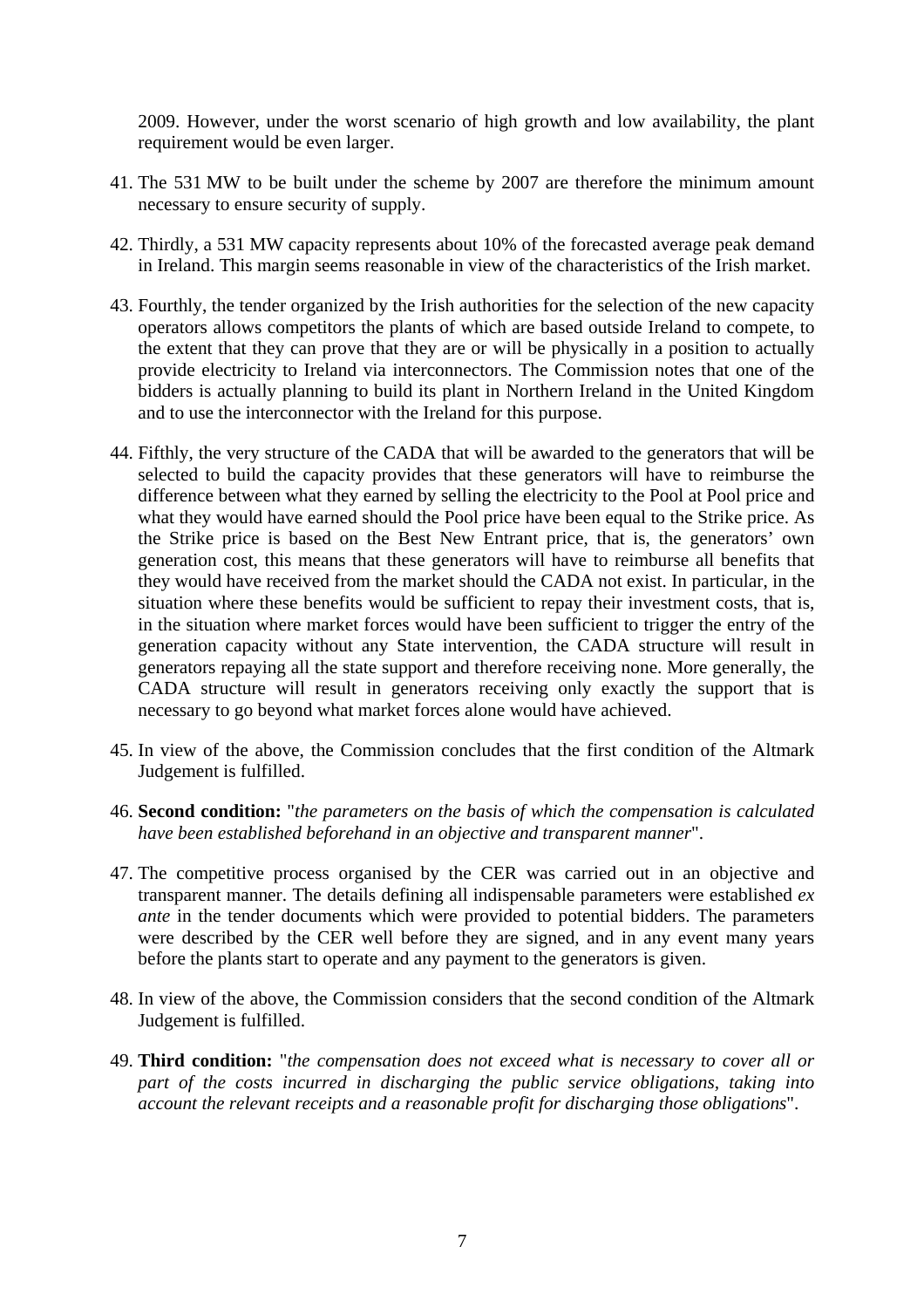- 50. The Commission notes that the Irish electricity market will be fully liberalised in 2005. At the time the new capacity concerned by the scheme is available (2006 at best), there will be no more captive customer in the Irish market. It will therefore be difficult in principle for generators to recover any type of overcost linked to out of the market capacity reserve from captive users.
- 51. On these premises, the Commission considers that the absence of overcompensation of the costs incurred in discharging the obligation of service of general economic interest results from the very structure of the Irish pool market, the CADA and the competition held to attribute them.
- 52. Indeed, the CADA parameters provide for the reimbursement by the generators of proceeds resulting from selling electricity to the Pool at a price above the Strike price. As this Strike price is based on the Short Run Marginal Cost (SRMC) of best new entrants, that is, the SRMC of the wining generators themselves, the selected generators will not generate profit out of the sale of their electricity.
- 53. They will therefore aim at recovering their investment costs -plus a reasonable profit- via the capacity payments.
- 54. As the competition is open, transparent, and has attracted many bidders, the Commission considers that the bidders will minimise the capacity payments they request, that is, require no more than the repayment of their investment plus the standard profit margin which is expected in this sector of the industry.
- 55. In view of the above, the Commission considers that the third condition of the Altmark Judgement is fulfilled.
- *56.* **Fourth condition**: "*where the undertaking which is to discharge public service obligations, in a specific case, is not chosen pursuant to a public procurement procedure which would allow for the selection of the tenderer capable of providing those services at the least cost to the community, the level of compensation needed must be determined on the basis of an analysis of the costs which a typical undertaking, well run and adequately provided with means of transport so as to be able to meet the necessary public service requirements, would have incurred in discharging those obligations, taking into account the relevant receipts and a reasonable profit for discharging the obligations".*
- 57. The Commission notes that the CADA will be awarded in result of a transparent, competitive process, which will ensure that the lowest possible price is delivered.

In the present context the Commission has to verify whether the characteristics of the procurement procedure at stake are such as to actually "allow for the selection of the tenderer capable of providing those services at the least cost to the community". This is a material analysis which is different and goes beyond the mere respect of the applicable public procurement rules.

58. The Commission notes first of all that the process was launched by the Irish independent energy sector regulator.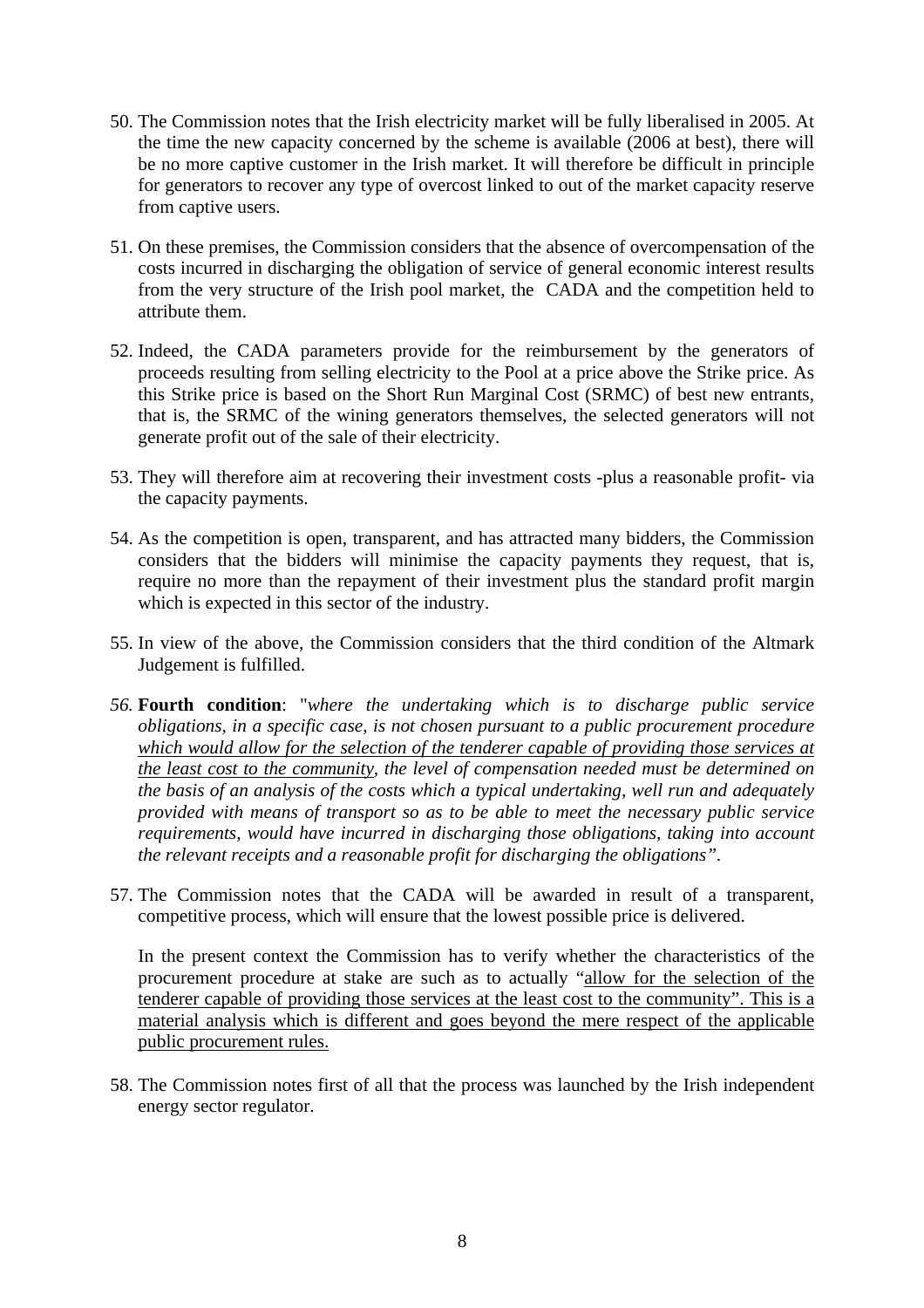- 59. In particular, the Commission notes that the tender leaves no discretional margin to the public authorities as to the choice of the winners.
- 60. A notice was published in advance in the Official Journal of European Communities. Subsequently the invitation to tender was published at the national level, in the Internet page of the regulator and was made available at all the operators that had previously expressed and interest on the basis of the notice published on the OJCE, which ensures that every potential bidder could present its candidature.
- 61. The tender has two phases. The first phase consists in a selection of technically suitable offers based on transparent and objective criteria defined beforehand, such as the capability of the candidate to be linked to the Irish network, either directly in Ireland, or, if abroad, in a way that ensures that the capacity will be available to Ireland.
- 62. The second phase, comprising six candidates, consists in evaluating the price offered by the candidates. Price computation is based on an objective, transparent and defined beforehand method. The CER selects the candidates that have offered the lowest price until it reaches the requested capacity amount. It has no margin of negotiation, and cannot select candidates in a discretionary way.
- 63. As a matter of fact, seven applications were submitted at the first stage. One of the candidates, being no more interested in tender conditions withdrew its candidature. It is also worth noting that competition also attracted bids from generators outside Ireland.
- 64. In view of the above, the Commission considers that the fourth condition of the Altmark Judgement is fulfilled.
- 65. As all four conditions of the Altmark Judgement are met, the scheme involves no State aid within the meaning of Article 87(1) of the EC Treaty to the generators.

#### **3.2. Concerning the existence of State aid to ESB-PES**

- 66. For a State support to be qualified as State aid within the meaning of Article 87(1) of the EC Treaty, it must meet four cumulative criteria: it must be selective, it must give a competitive advantage to its beneficiary, it must have an actual or potential effect on trade between Member States, and it must involve State resources.
- 67. The Commission notes that ESB-PES is only a financial intermediate in the scheme. It gives and receives a certain amount of money to the generators, and is compensated, where necessary, via the levy. In this respect, it does not provide any specific electricity supply service, and should be viewed in this framework as a vehicle of the sums transferred by the scheme rather than an electricity system operator.
- 68. The Commission has examined whether this activity of ESB-PES as a financial intermediate could economically result in providing an advantage to ESB-PES with regards to its competitors.
- 69. In this respect, the Commission first notes that the CADA give no right whatsoever to ESB-PES as to the electricity generated by the CADA entitled generators. This electricity will be sold by the generators to the pool, and bought by any supplier from the pool, at pool price, with no priority being granted to ESB-PES.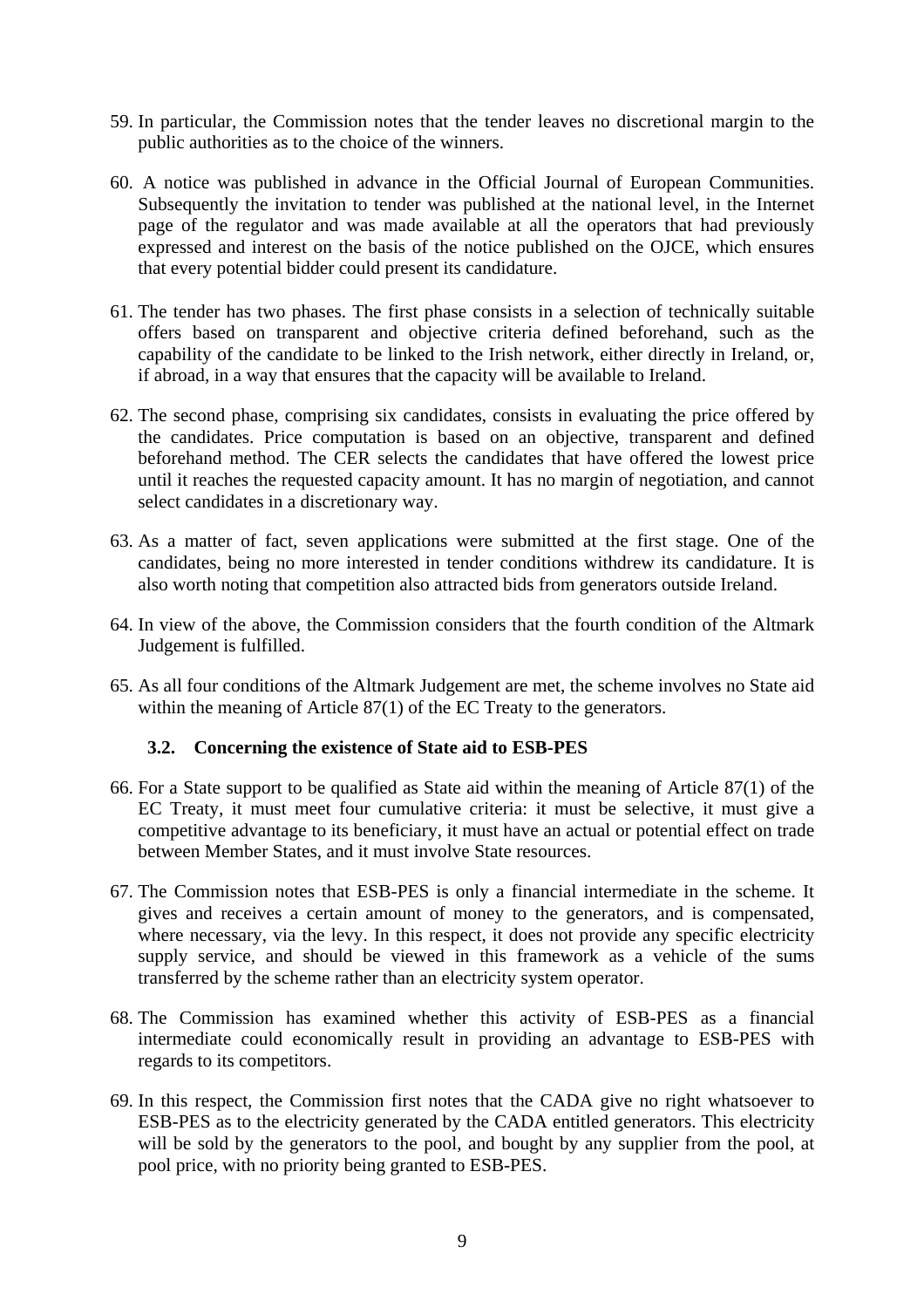- 70. Should ESB-PES indeed buy this electricity, it will have to pay the pool price for it. Economically, this electricity would cost ESB-PES a total price equal to the pool price plus the capacity payments minus the difference payments reimbursed by the generators to ESB-PES, if any.
- 71. Consequently, the one and only the hypothesis when ESB-PES could eventually increase its profits via the scheme takes place in the situation where the difference payments would exceed the capacity payments.
- 72. However, under such a scenario, the CADA would result in a financial loss for the generators. They would therefore choose step out of the CADA, as the CADA give them right to.
- 73. There is therefore no economically plausible scenario under which ESB-PES could receive any financial advantage through the scheme.
- 74. This conclusion is reinforced by the fact that ESP-PES had to be designated by the CER as a last resort choice to handle the CADA.
- 75. Indeed, although the CER publicly advertised for the need for suppliers handling the CADA, no supplier (including ESB-PES itself) volunteered to manage them, which shows that none of these saw any prospect of economic advantage in handling them.
- 76. In relation to the aforementioned, the Commission considers that ESB-PES derives no competitive advantage from the scheme. It should be viewed as a vehicle of the funds indispensable to introduce the new capacity on the national market.
- 77. The existence of a competitive advantage constituting one of the four cumulative criteria necessary to consider that there is State aid, the Commission therefore concludes that the proposed scheme includes no State aid to ESB in the meaning of Article 87(1) of the EC Treaty.